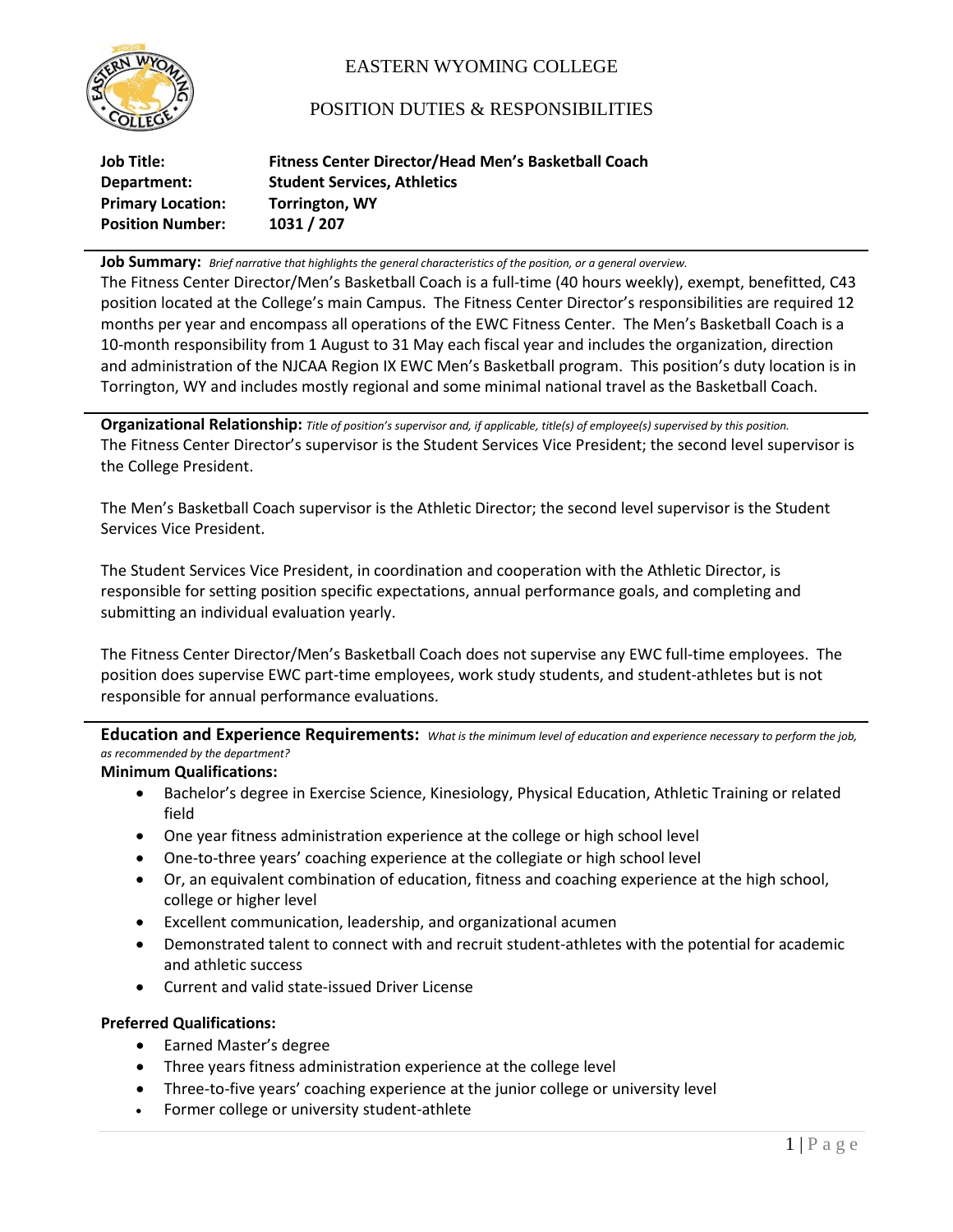**Knowledge, Skills, and Abilities:** *These are the requirements for an employee who is capable of performing the full range of essential functions of the position.*

- Knowledge of…..
	- o NJCAA rules and compliance issues concerning the administration of college athletics
	- o The use of integrated software systems and Microsoft applications
	- o Proper care and handling methods of exercise equipment
	- o Safe exercise equipment use techniques and procedures
- Skill and Ability in……
	- $\circ$  Establishing and maintaining effective working relationships with students, faculty, staff and the general public
	- o Facilitating and modeling a quality customer service orientation
	- o Assessing educational outcomes
	- o The use of integrated software systems and Microsoft applications
	- o Working effectively with an ethnic, cultural, and diverse student population
	- o Thinking innovatively to direct, manage, and coach in a positive and inclusive manner

**Essential Functions – Fitness Center Director:** *(to perform successfully in this position, an individual must be able to perform*  essential duties satisfactorily as well as possess education/experience, employ the knowledge, skills, and abilities as listed in representative fashion; *reasonable accommodations may be made to enable individuals with disabilities to perform the essential functions – this position is EXEMPT, i.e., not eligible for compensatory or overtime pay provisions of the FLSA. This listing of essential duties is not all-inclusive, but representative, other duties may be assigned).*

- Direct operations of the Fitness Center including scheduling and coordinating with the College's calendar
- Interview, hire, train, schedule, direct, and supervise Fitness Center staff
- Coordinate Fitness Center advertising and related publications in collaboration with College Relations
- Develop and maintain the procedures manual for Fitness Center participation
- Maintain the confidentiality of students', supervisors', EWC employees', and Fitness Center patrons' personal information in the course of Fitness Center business
- Contribute to a safe educational and working environment and be prepared to take immediate action should a health or safety emergency occur
- Instruct Fitness Center credit courses; prepare syllabi and perform instructional duties, including issuance of final grades; coordinate and conduct Fitness Center orientations
- Schedule, coordinate, and supervise maintenance, repair, and replacement of equipment
- Prepare annual reports on Fitness Center participation and expenditures
- Perform other job-related duties as assigned by the supervisory chain

**Essential Functions – Men's Basketball Coach:** *(to perform successfully in this position an individual must be able to perform essential duties satisfactorily and possess the education/experience, employ the knowledge, skills, and abilities as listed in representative fashion; reasonable accommodations may be made to enable individuals with disabilities to perform these functions – this position is EXEMPT, i.e., not eligible for FLSA compensatory or overtime pay provisions. This listing of essential duties is not all-inclusive, but representative, other duties may be assigned).*

- Responsible for the complete operation of the NJCAA Region IX Men's Basketball program including staff selection, supervision, evaluation, scheduling, recruiting, and academic progress of student-athletes
- Maintain knowledge and rules of the NJCAA and Region IX in all aspects regarding men's basketball
- Manage student academic success, study tables, and enforcement of student conduct guidelines
- Administer the Men's Basketball budget and provide fiscal overview for the Men's Basketball program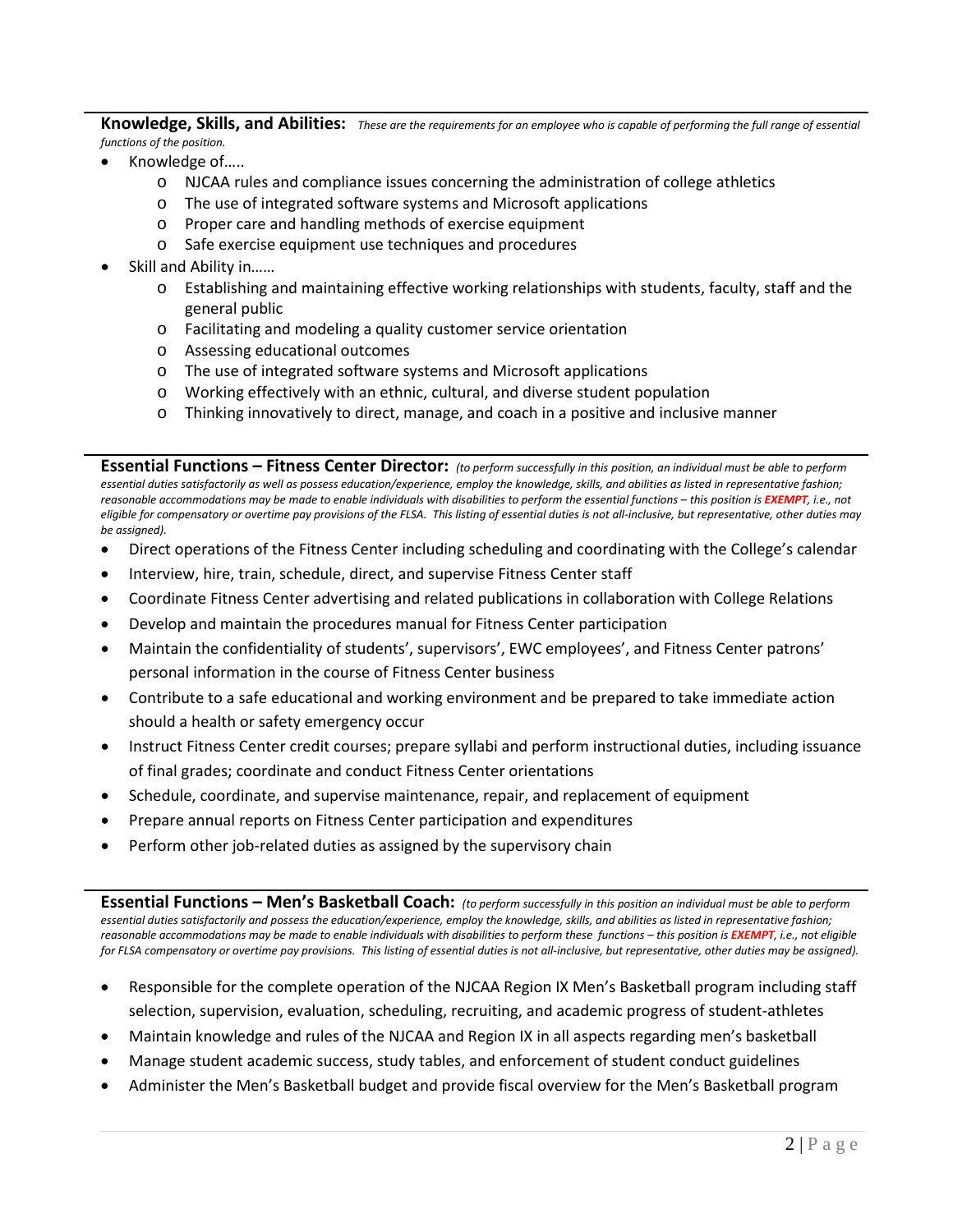- Advise the development and planning of fund-raising activities; promote the best interest of EWC by creating and maintaining effective relationships with staff, faculty, players, students, administrators, the community, secondary school personnel, and media
- Develop travel plans with the Athletic Director which adhere to prudent budgetary practices
- Supervise assistants; evaluate and report on the effectiveness of the Men's Basketball program
- Provide College Relations with appropriate publicly releasable information about the basketball program
- Advise the Athletic Director on issues, policies, procedures, and guidelines about the basketball program
- Maintain and report statistics to the Athletic Director; include game statistics, records, accomplishments, and other information pertinent to the program
- Perform other job-related duties as assigned by the supervisory chain

**Work Environment:** *These items describe the unique work environment and operating constraints required of the position.*

- In accordance with the principles of NJCAA rules compliance, it is understood that any employee found in violation of NJCAA regulations shall be subject to disciplinary or corrective action as set forth in provisions of the NJCAA enforcement procedures including suspension without pay or termination of employment for significant or repetitive violations
- Visible program under constant scrutiny of students, faculty, staff, community, media, and alumni; considerable travel including frequent night and weekend hours are required
- Operates in a variety of conditions to include climate controlled office and gymnasium, locker rooms, Fitness Center, and outdoor athletic environment
- Interaction and communication with Athletic Director, Student Services Vice President, Athletic staff, College Relations, students, student-athletes, EWC Counselor, Residence Life staff, faculty, tutoring personnel, media, and other College employees

**Physical & Mental Demands / Special Requirements:** (*The physical demands and work environment characteristics described herein are representative of those that must be met by an employee to successfully perform essential functions of this position and/or may be encountered while performing essential functions. Reasonable accommodations may be made to enable individuals with disabilities to perform the essential functions).*

- Ability to lift heavy objects of up to 75 pounds in order to set-up facilities to load/unload vehicles
- Availability to work evenings and weekends 40% of the time
- Ability to travel for team practices, competition, scouting, and recruiting
- In the public eye in the Fitness Center, during games, on travel, and when attending Board of Trustee meetings
- Willingness and legal ability to acquire a Wyoming commercial driver license with P endorsement within six months from date of hire
- Current certifications in basic First Aid and Cardiopulmonary Resuscitation (CPR) or willingness and ability to acquire them within two months from date of hire
- Physical ability to participate in all facets of training and competition of College athletic teams
- Moving and carrying equipment and supplies
- Perform other assigned duties within the position's scope and for which the Fitness Center Director is qualified to include participation in College functions